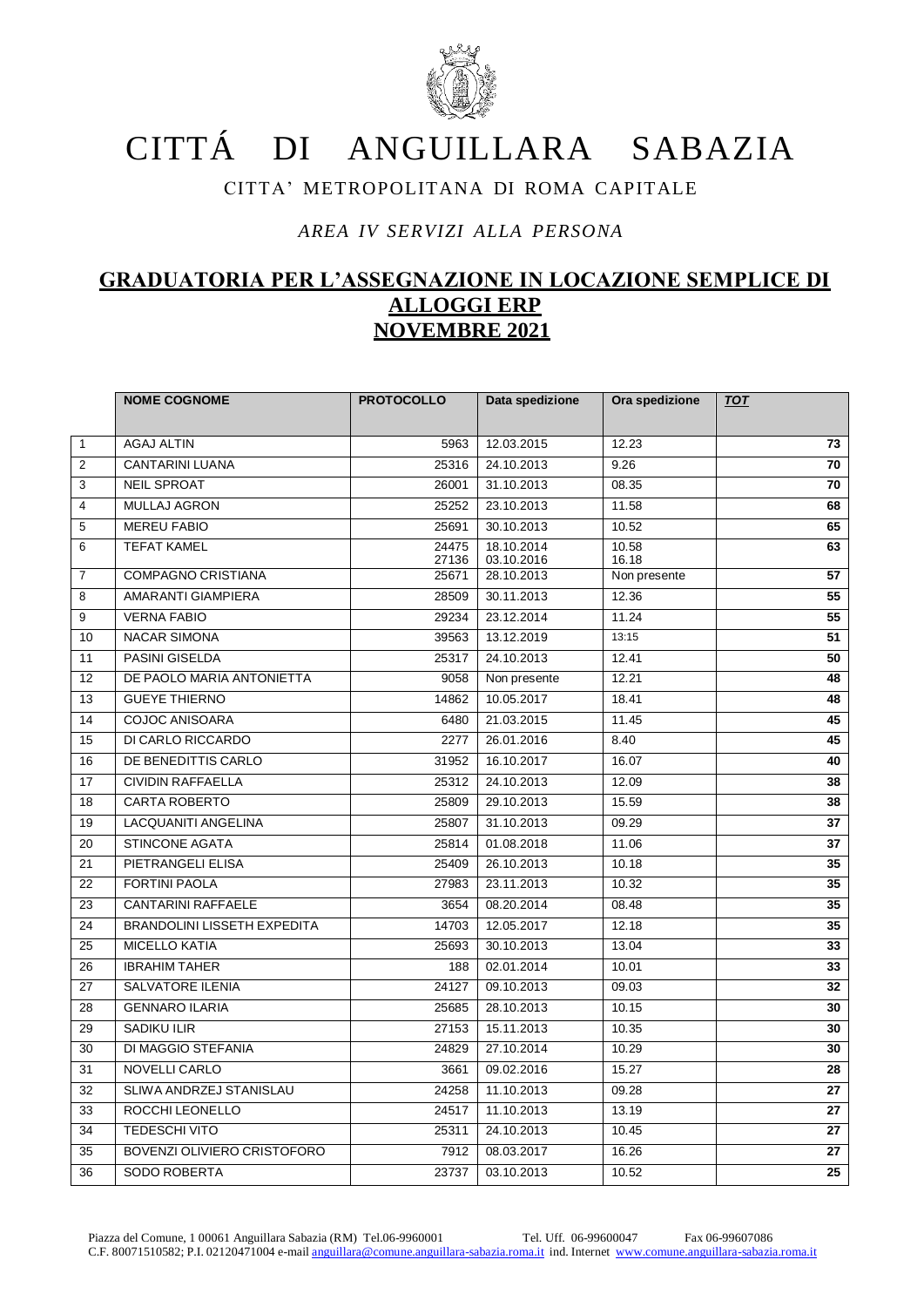| 37 | <b>FAGIANI EMANUELA</b>       | 23849 | 04.10.2013 | 11.49        | 25              |
|----|-------------------------------|-------|------------|--------------|-----------------|
| 38 | CIVITAVECCHIA VINCENZO        | 24028 | 08.10.2013 | 10.22        | 25              |
| 39 | <b>DI TULLIO GABRIELLA</b>    | 24636 | 17.10.2013 | 17.42        | 25              |
| 40 | PUPO DANIELA                  | 24821 | 21.10.2013 | 10.31        | 25              |
| 41 | <b>D'AMBROSI ALESSANDRA</b>   | 25319 | 24.10.2013 | 11.22        | 25              |
| 42 | <b>IORIO RAFFAELE</b>         | 25686 | 28.10.2013 | Non presente | 25              |
| 43 | <b>COLLETTA SILVIA</b>        | 25689 | 29.10.2013 | 11.19        | 25              |
| 44 | <b>XHEBRAJ GENCI</b>          | 25806 | 29.10.2013 | 10.34        | 25              |
| 45 | PANELLA MASSIMILIANO          | 25687 | 30.10.2013 | 14.15        | 25              |
| 46 | ROSSI TIZIANA                 | 25999 | 31.10.2013 | 16.20        | 25              |
| 47 | MANGIAPELO LUIGI              | 12748 | 29.05.2015 | 09.43        | 25              |
| 48 | <b>LICUSATI CARMINE</b>       | 23535 | 28.09.2015 | 15.24        | 25              |
| 49 | DI CARLO MIRCO                | 8527  | 22.03.2016 | 8.30         | 25              |
| 50 | <b>GRIFFA VALENTINA</b>       | 37368 | 22.11.2019 | 12:48        | 25              |
| 51 | RINALDI MAURO                 | 24261 | 10.10.2013 | 08.29        | 24              |
| 52 | <b>GUGLIELMI FRANCO</b>       | 29107 | 18.10.2016 | 10.47        | 23              |
| 53 | <b>MEREO ANGELO</b>           | 24023 | 09.10.2013 | 09.06        | 22              |
| 54 | SLIWA ANDRZEJ STANISLAU       | 24258 | 11.10.2013 | 09.28        | 22              |
| 55 | <b>COSTA LUCIA</b>            | 21347 | 11.09.2014 | 13.13        | 22              |
| 56 | PACE ALVARO                   | 15568 | 17.05.2017 | 15.06        | 22              |
| 57 | <b>FLOCEA MIRELA LAURA</b>    | 37946 | 15.11.2018 | 17.51        | 22              |
| 58 | NASSO SABINA                  | 25309 | 23.10.2013 | 13.12        | 20              |
| 59 | <b>VERNA FABIO</b>            | 25315 | 25.10.2013 | 11.39        | 20              |
| 60 | <b>MELONI STEFANIA</b>        | 25680 | 26.10.2013 | 11.51        | 20              |
| 61 | VOLOSENCO OXANA               | 1271  | 14.01.2014 | 10.26        | 20              |
| 62 | LAZZARO ANNA                  | 22890 | 24.09.2015 | 11.19        | 20              |
| 63 | EL GAMAR ABDEL KABIR          | 4246  | 14.02.2014 | 17.44        | 18              |
| 64 | HARROUM LAOUNI HABIBA         | 24474 | 18.10.2014 | 08.49        | 18              |
| 65 | <b>MIAH SOMSU</b>             | 23443 | 02.10.2013 | 11.03        | 15              |
| 66 | PASINI STEFANO                | 25318 | 24.10.2013 | 12.42        | 15              |
| 67 | CASTRO CALIZ FRANCISCO JAVIER | 26947 | 12.11.2013 | 12.48        | $\overline{15}$ |
| 68 | ABDULAZIZI DELJI              | 2425  | 04.02.2015 | 10.40        | 15              |
| 69 | DI STASI FLAVIA               | 31256 | 10.10.2017 | 17.48        | 15              |
| 70 | <b>PARIS SARA</b>             | 17720 | 19/05/2021 | 11:51        | 15              |
| 71 | PINTO LUIGI                   | 25690 | 30.10.2013 | 10.36        | 14              |
| 72 | REBEGA CRISTINA               | 40824 | 10.12.2018 | 9.15         | 14              |
| 73 | DI TULLIO GABRIELLA           | 24636 | 17.10.2013 | 17.42        | 13              |
| 74 | D'SOUZA EMILIANA LATHA        | 25407 | 25.10.2013 | 12.14        | 13              |
| 75 | FRANCESCHINI GIANCARLO        | 9474  | 24.04.2015 | 13.19        | 13              |
| 76 | STAFFOLANI SARA               | 9057  | 20.03.2017 | 09.31        | 13              |
| 77 | <b>TAMANTI IGNAZIO</b>        | 25310 | 23.10.2013 | 10.33        | 12              |
| 78 | <b>VEIZI ANGJELL</b>          | 12079 | 28.04.2016 | 17.18        | 12              |
| 79 | GUNAWARDANA AGNES WINIFRED    | 29305 | 26.09.2017 | 12.09        | 12              |
| 80 | <b>FLOCEA MIRELA LAURA</b>    | 31055 | 09.10.2017 | 12.18        | 12              |
| 81 | <b>MELONI RITA</b>            | 40006 | 18.12.2019 | 12:42        | 12              |
| 82 | FERRARO ALESSANDRO            | 25678 | 26.10.2013 | 11.42        | 11              |
| 83 | <b>GARIERI AURELIA</b>        | 25683 | 26.10.2013 | 10.00        | 10              |
| 84 | RANDAZZO MARIA GIOVANNA       | 25682 | 29.10.2013 | 09.10        | 10              |
| 85 | DI CARMINE ANDREA             | 25808 | 31.10.2013 | 10.25        | 10              |
| 86 | CIANI DANIELA                 | 25977 | 31.10.2013 | 11.38        | 10 <sub>1</sub> |
| 87 | PEZONE PIERO                  | 4528  | 17.02.2014 | 09.06        | 10              |
| 88 | <b>HEREA MARIANA</b>          | 6811  | 17.03.2014 | Non presente | 10              |